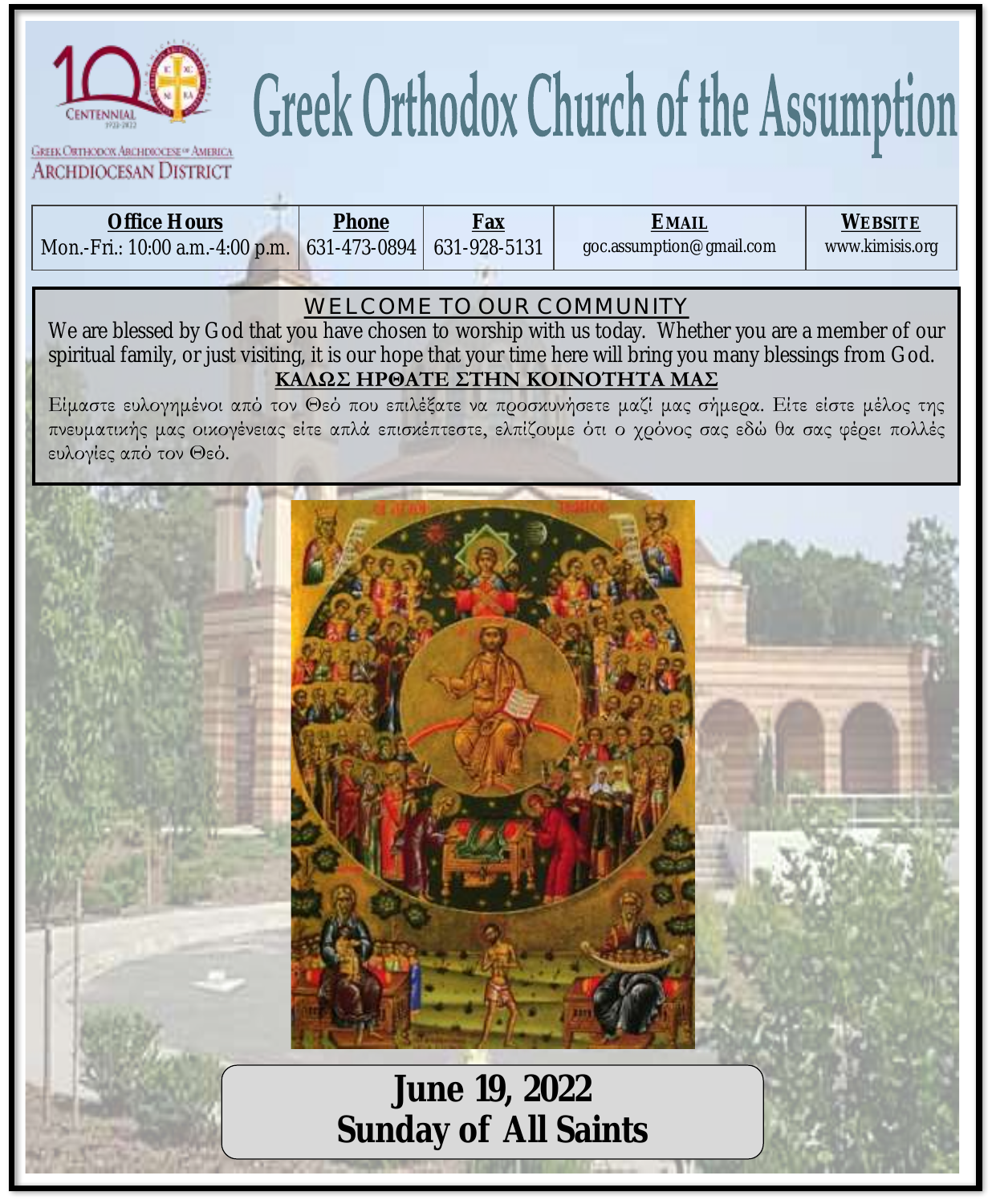**Greek Orthodox Church of The Assumption** 430 Sheep Pasture Rd., Port Jefferson, NY 11777

**PROISTAMENOS** REV. FR. ELIAS (LOU) NICHOLAS CELL#: 631-703-5795 + EMAIL: FRLOUISNICHOLAS@GMAIL.COM

Emmanuel Lilimpakis ~ *President* George Voulgarakis ~ *1st Vice President* Bobby Batuyios ~ *2nd Vice President* Saranto Calamas ~ *1st Treasurer* Emmanuel Lakios ~ *2nd Treasurer* Dimitra Dimeck ~ *Recording Secretary* Michael Kontonicolas ~ *Corresponding Secretary* 



**PARISH COUNCIL OFFICERS PARISH COUNCIL MEMEBERS** Dr. Monica Apostol, Bobby Gemelas, Dr. Nicholas Kleopoulos, Audra Katsamanis Peter Legakis, John Michalos, George Kokolakis Gerasimos Moraitis, John Politis, Natasha Tosic, Louis Tsunis

> **CHURCH STAFF** Amy Vinieris - Church Secretary George Kaneris - Psaltis Peggy Stylianos - Choir Director

#### **Notice**

Masks are no longer required. You may continue to wear masks if you wish. **Church reservations are no longer required.**

#### **ΠΡΟΣΟΧΗ**

- Δεν χρειάζεται πλέον να φοράτε μάσκες. Μπορείτε να συνεχίσετε να φοράτε μάσκες εάν το επιθυμείτε.
- **Δεν χρειάζεται πλέον να κάνετε κρατήσεις θέσεων.**

Sts. Zenonos & Paisios the Great. **Άγιοι της Ημέρας** Τοῦ Ἁγίου Ἀποστόλου Ἰούδα. Τοῦ Ἁγίου Μάρτυρος Ζωσίμου, καί τῶν Ὁσίων Πατέρων ἡμῶν Ζήνωνος καί Παϊσίου τοῦ Μεγάλου.

**Saints of the Day** The Holy Apostle Jude St. Zosimos the Martyr

## VISIT OUR CHURCH BOOKSTORE



**Memorials Today** Thomas Humphrey - 40 Days

**Μνημόσυνα** Θωμάς Χάμφρει– 40 Mέρες

**Pangari Duty - 06/19** Emmanuel Lilimpakis Saranto Calamas George Kokolakis John Politis

**Επίτροποι** - 06/19 Εμμανουήλ Λιλιμπάκης Σαράντος Καλαμάς Γιώργος Κοκολάκης Ιωάννης Πολίτης **Pangari Duty - 06/19** Bobby Batuyios Manny Lakios Dr. Monica Apostol John Michalos

**Επίτροποι** - 06/19 Μπάμπης Μπατούγιος Εμμανουήλ Λάκιος Νατάσα Τόσικ Ιωάννης Μίχαλος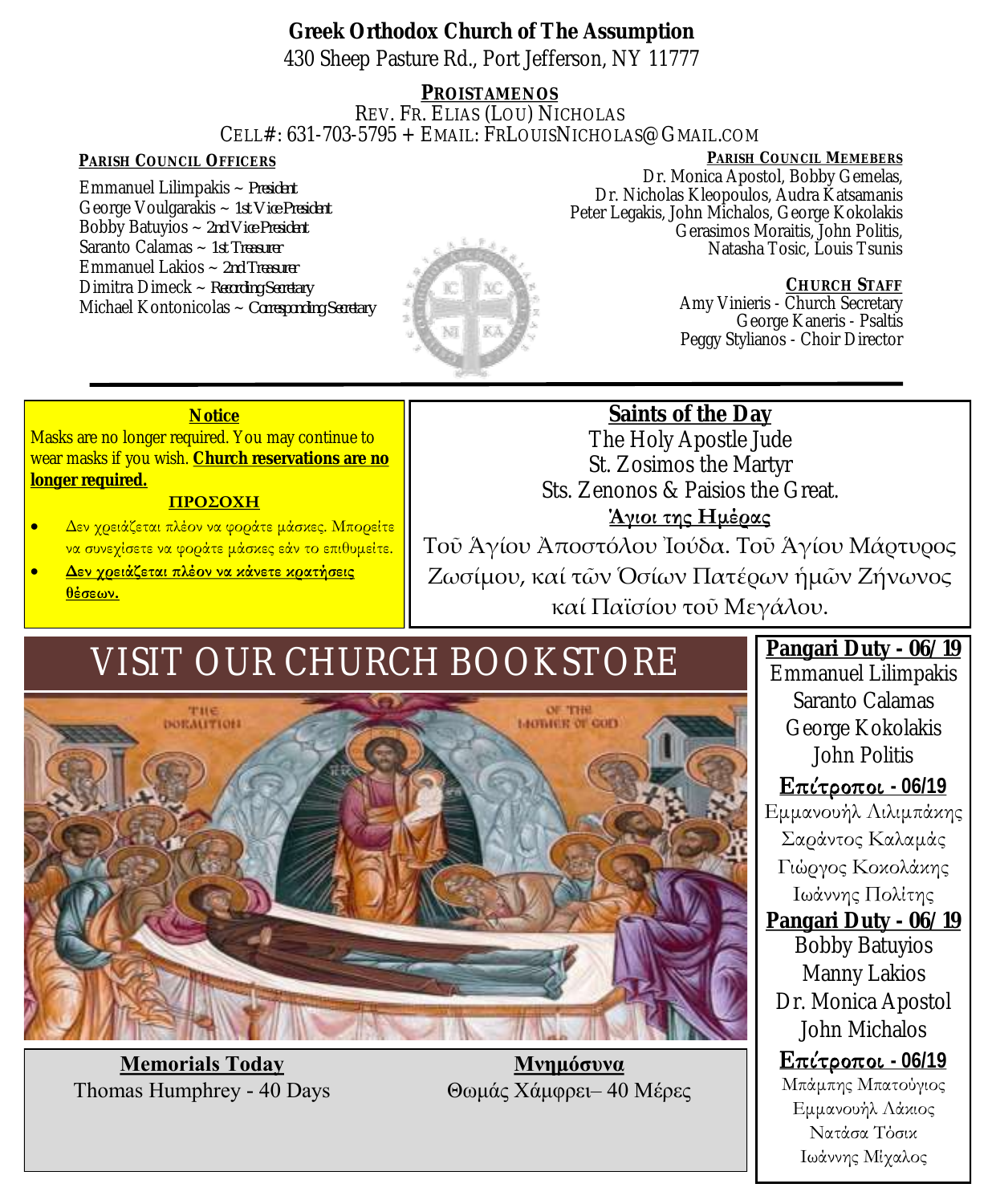#### **Ἀπολυτίκιον Ἀναστάσιμον** Ἐξ ὕψους κατῆλθες ὁ εὔσπλαγχνος, ταφὴν κατεδέξω τριήμερον, ἵνα ἡμᾶς ἐλευθερώσῃς τῶν παθῶν. Ἡ ζωὴ καὶ ἡ Ἀνάστασις ἡμῶν, Κύριε δόξα σοι.

#### **Τῶν Ἁγίων**

Τῶν ἐν ὅλῳ τῷ κόσμῳ Μαρτύρων σου, ὡς πορφύραν καὶ βύσσον τὰ αἵματα, ἡ Ἐκκλησία σου στολισαμένη, δι' αὐτῶν βοᾷ σοι· Χριστὲ ὁ Θεός, τῷ λαῷ σου τοὺς οἰκτιρμούς σου κατάπεμψον, εἰρήνην τῇ πολιτείᾳ σου δώρησαι, καὶ ταῖς ψυχαῖς ἡμῶν τὸ μέγα ἔλεος.

#### **Για Τα Μνημόσυνα**

Μνήσθητι Κύριε ως αγαθός των δούλων σου και όσα εν βίω ήμαρτων συγχώρσον, ούδεις γαρ αναμάρτητος ει μη Συ ο δυνάμενος και τοις μεταστάσοι δούναι την ανάπαυσιν.

#### **Τοῦ Ναοῦ**

Ἐν τῇ Γεννήσει, τὴν παρθενίαν ἐφύλαξας. Ἐν τῇ Κοιμήσει, τὸν κόσμον οὐ κατέλιπες Θεοτόκε. Μετέστης πρὸς τὴν ζωήν, Μήτηρ ὑπάρχουσα τῆς ζωῆς, καὶ ταῖς πρεσβείαις ταῖς σαῖς λυτρουμένη, ἐκ θανάτου τὰς ψυχὰς ἡμῶν

#### **Κοντάκιον**

Ὡς ἀπαρχὰς τῆς φύσεως, τῷ φυτουργῷ τῆς κτίσεως, ἡ οἰκουμένη προσφέρει σοι Κύριε, τοὺς θεοφόρους Μάρτυρας· ταῖς αὐτῶν ἱκεσίαις, ἐν εἰρήνῃ βαθείᾳ, τὴν Ἐκκλησίαν σου, διὰ τῆς Θεοτόκου συντήρησον, πολυέλεε

#### **Entrance Hymns**

**Resurrectional Apolytikion**  You descended from on high, O compassionate One, and condescended to be buried for three days, so that from the passions You might set us free. Our life and resurrection, O Lord, glory be to You.

#### **For the Saints**

Your Church is arrayed in the holy blood of Your Martyrs who witnessed throughout the world, as though in purple and fine linen. Through them she cries to You, Christ our God, "Send down to Your people Your tender love, grant peace from above to Your commonwealth, and to our souls Your great mercy."

#### **For The Memorials**

Keep Thy servant in remembrance, O Lord, since Thou art good; and do Thou forgive every sin in this life; for no man is without sin, except for Thee Who art able to grant rest even unto those who have departed hence

**Apolytikion of the Parish** In birth, you preserved your virginity; in death, you did not abandon the world, O Theotokos. As mother of life, you departed to the source of life, delivering our souls from death by your intercessions. **Kontakion**

O Planter of creation, Lord, to You does the entire world bring as an offering the God-bearing martyr Saints, as being nature's first fruits. At their earnest entreaties, keep Your Church in a state of profoundest peace, through the Theotokos, O Lord abundantly merciful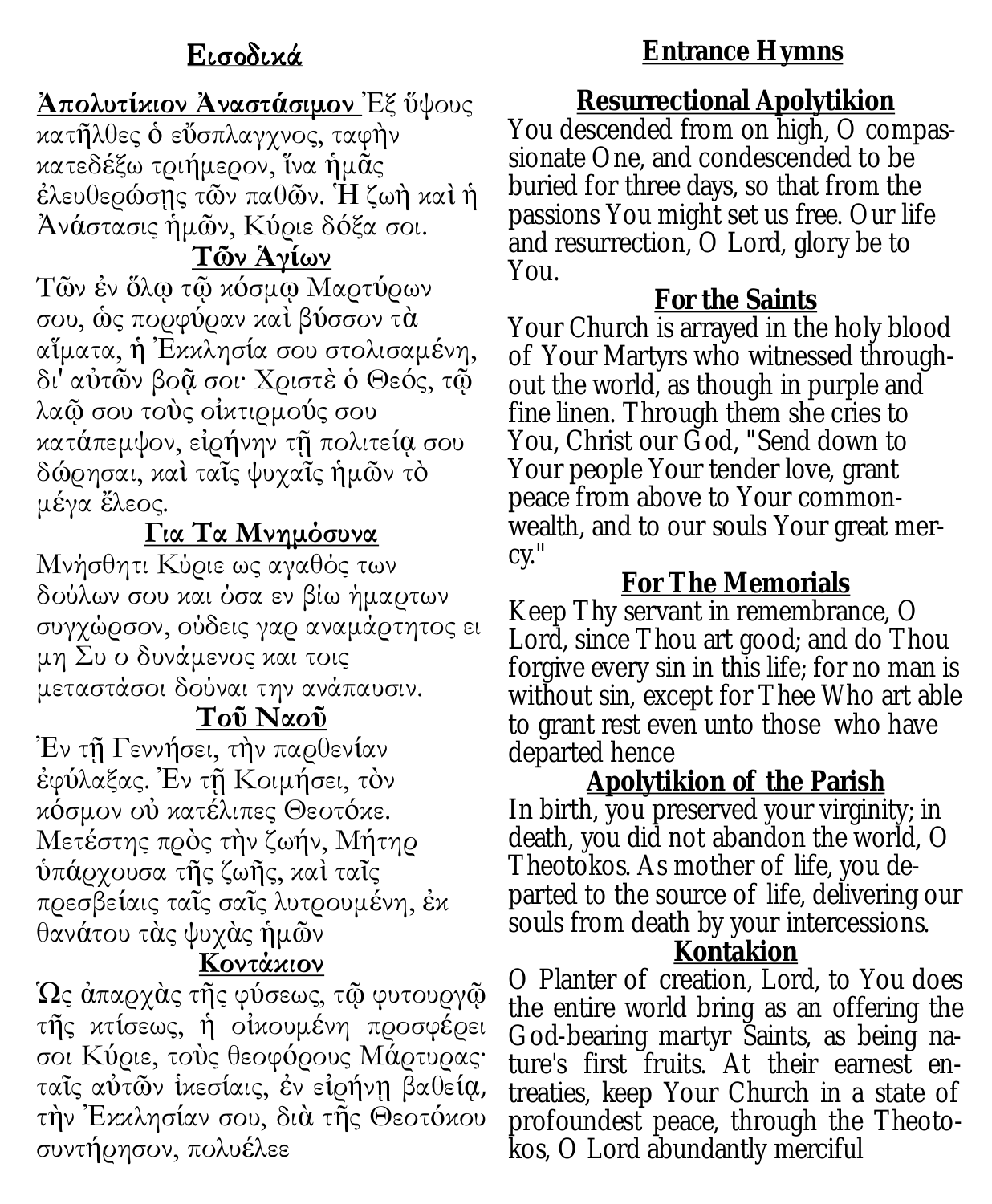#### **Ο ΑΠΟΣΤΟΛΟΣ Εβρ 11:33-40; 12:1-2**

Ἀδελφοί, οἱ Ἅγιοι πάντες διὰ πίστεως κατηγωνίσαντο βασιλείας, εἰργάσαντο δικαιοσύνην, ἐπέτυχον ἐπαγγελιῶν, ἔφραξαν στόματα λεόντων, ἔσβεσαν δύναμιν πυρός, ἔφυγον στόματα μαχαίρας, ἐνεδυναμώθησαν ἀπὸ ἀσθενείας, ἐγενήθησαν ἰσχυροὶ ἐν πολέμῳ, παρεμβολὰς ἔκλιναν ἀλλοτρίων· ἔλαβον γυναῖκες ἐξ ἀναστάσεως τοὺς νεκροὺς αὐτῶν· ἄλλοι δὲ ἐτυμπανίσθησαν, οὐ προσδεξάμενοι τὴν ἀπολύτρωσιν, ἵνα Κρείττονος ἀναστάσεως τύχωσιν· ἕτεροι δὲ ἐμπαιγμῶν καὶ μαστίγων πεῖραν ἔλαβον, ἔτι δὲ δεσμῶν καὶ φυλακῆς· ἐλιθάσθησαν, ἐπρίσθησαν, ἐπειράσθησαν, ἐν φόνῳ μαχαίρας ἀπέθανον, περιῆλθον ἐν μηλωταῖς, ἐν αἰγείοις δέρμασιν, ὑστερούμενοι, θλιβόμενοι, κακουχούμενοι, ὧν οὐκ ἦν ἄξιος ὁ κόσμος, ἐν ἐρημίαις πλανώμενοι καὶ ὄρεσι καὶ σπηλαίοις καὶ ταῖς ὀπαῖς τῆς γῆς. Καὶ οὗτοι πάντες μαρτυρηθέντες διὰ τῆς πίστεως οὐκ ἐκομίσαντο τὴν ἐπαγγελίαν, τοῦ Θεοῦ περὶ ἡμῶν κρεῖττόν τι προβλεψαμένου, ἵνα μὴ χωρὶς ἡμῶν τελειωθῶσι. Τοιγαροῦν καὶ ἡμεῖς, τοσοῦτον ἔχοντες περικείμενον ἡμῖν νέφος μαρτύρων, ὄγκον ἀποθέμενοι πάντα καὶ τὴν εὐπερίστατον ἁμαρτίαν, δι' ὑπομονῆς τρέχωμεν τὸν προκείμενον ἡμῖν ἀγῶνα, ἀφορῶντες εἰς τὸν τῆς πίστεως ἀρχηγὸν καὶ τελειωτὴν Ἰησοῦν.

#### **ΤΗΕ EPISTLE Heb. 11:33-40; 12:1-2**

Brethren, all the saints through faith conquered kingdoms, enforced justice, received promises, stopped the mouths of lions, quenched raging fire, escaped the edge of the sword, won strength out of weakness, became mighty in war, put foreign armies to flight. Women received their dead by resurrection. Some were tortured, refusing to accept release, that they might rise again to a better life. Others suffered mocking and scourging, and even chains and imprisonment. They were stoned, they were sawn in two, they were tempted, they were killed with the sword; they went about in skins of sheep and goats, destitute, afflicted, ill-treated - of whom the world was not worthy - wandering over deserts and mountains and in dens and caves of the earth. And all these, though well attested by their faith, did not receive what was promised, since God had foreseen something better for us, that apart from us they should not be made perfect. Therefore, since we are surrounded by so great a cloud of witnesses, let us also lay aside every weight, and sin which clings so closely, and let us run with perseverance the race that is set before us, looking to Jesus the pioneer and perfection of our faith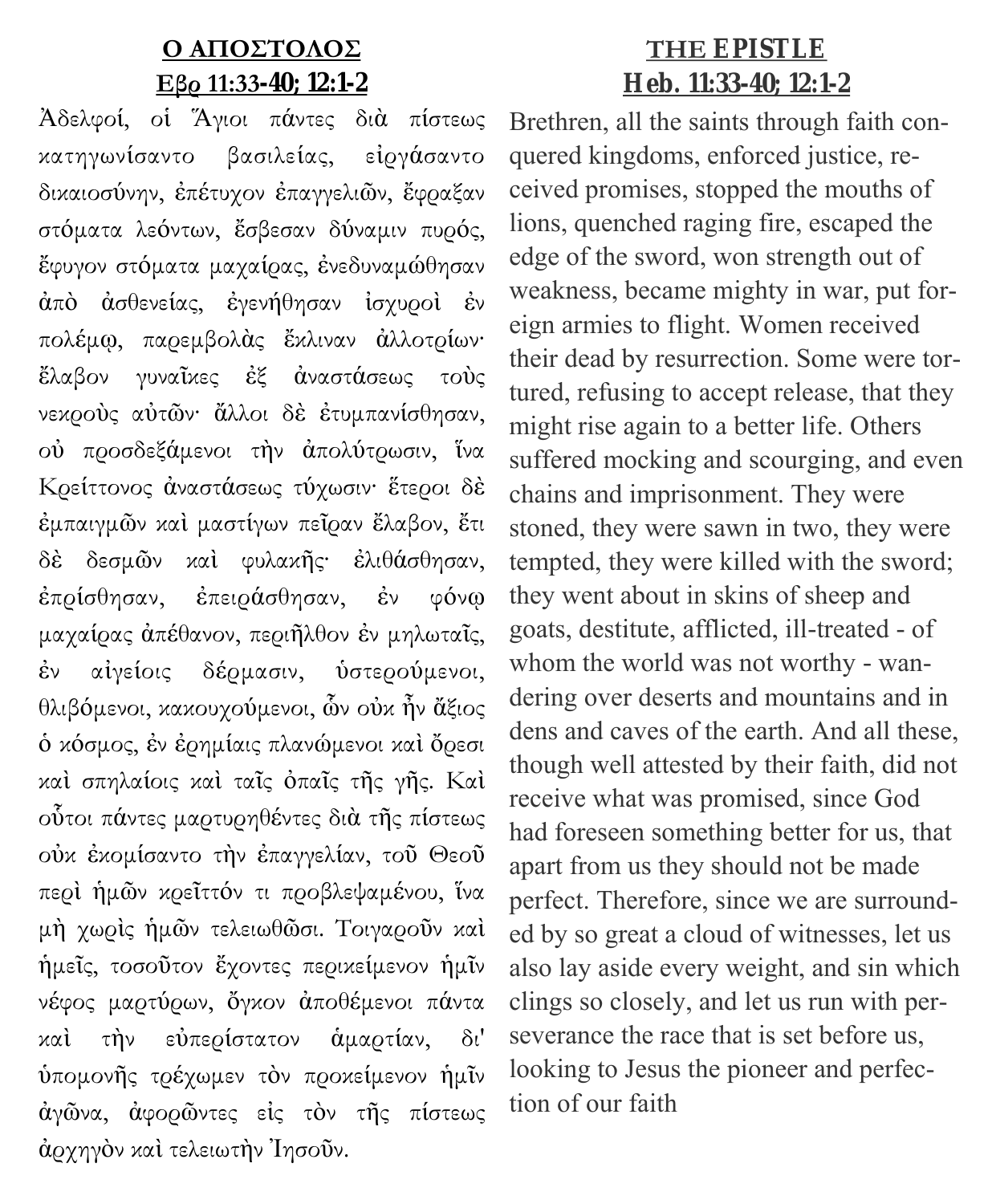#### **ΤΟ ΕΥΑΓΓΕΛΙΟΝ**

#### **Ματ ιʹ 32-33, 37-38, ιθʹ 27-30**

Εἶπεν ὁ Κύριος τοῖς ἑαυτοῦ Μαθηταῖς· Πᾶς ὅστις ὁμολογήσει ἐν ἐμοὶ ἔμπροσθεν τῶν ἀνθρώπων, ὁμολογήσω κἀγὼ ἐν αὐτῷ ἔμπροσθεν τοῦ πατρός μου τοῦ ἐν οὐρανοῖς· ὅστις δ' ἂν ἀρνήσηταί με ἔμπροσθεν τῶν ἀνθρώπων, ἀρνήσομαι αὐτὸν κἀγὼ ἔμπροσθεν τοῦ πατρός μου τοῦ ἐν οὐρανοῖς. Ὁ φιλῶν πατέρα ἢ μητέρα ὑπὲρ ἐμὲ οὐκ ἔστι μου ἄξιος· καὶ ὁ φιλῶν υἱὸν ἢ θυγατέρα ὑπὲρ ἐμὲ οὐκ ἔστι μου ἄξιος· καὶ ὃς οὐ λαμβάνει τὸν σταυρὸν αὐτοῦ καὶ ἀκολουθεῖ ὀπίσω μου, οὐκ ἔστι μου ἄξιος. Ἀποκριθεὶς δὲ ὁ Πέτρος εἶπεν αὐτῷ· Ἰδοὺ ἡμεῖς ἀφήκαμεν πάντα καὶ ἠκολουθήσαμέν σοι· τί ἄρα ἔσται ἡμῖν; ὁ δὲ Ἰησοῦς εἶπεν αὐτοῖς· Ἀμὴν λέγω ὑμῖν ὅτι ὑμεῖς οἱ ἀκολουθήσαντές μοι, ἐν τῇ παλιγγενεσίᾳ, ὅταν καθίσῃ ὁ υἱὸς τοῦ ἀνθρώπου ἐπὶ θρόνου δόξης αὐτοῦ, καθίσεσθε καὶ ὑμεῖς ἐπὶ δώδεκα θρόνους κρίνοντες τὰς δώδεκα φυλὰς τοῦ Ἰσραήλ. καὶ πᾶς ὅς ἀφῆκεν οἰκίας ἢ ἀδελφοὺς ἢ ἀδελφὰς ἢ πατέρα ἢ μητέρα ἢ γυναίκα ἢ τέκνα ἢ ἀγροὺς ἕνεκεν τοῦ ὀνόματός μου, ἑκατονταπλασίονα λήψεται καὶ ζωὴν αἰώνιον κληρονομήσει. Πολλοὶ δὲ ἔσονται πρῶτοι ἔσχατοι καὶ ἔσχατοι πρῶτοι.

#### **THE GOSPEL Mt. 10:32-33; 37-38; 19:27-30**

The Lord said to his disciples, "Every one who acknowledges me before men, I also will acknowledge before my Father who is in heaven; but whoever denies me before men, I also will deny him before my Father who is in heaven. He who loves father or mother more than me is not worthy of me; and he who loves son or daughter more than me is not worthy of me; and he who does not take his cross and follow me is not worthy of me." Then Peter said in reply, "Lo, we have left everything and followed you. What then shall we have?" Jesus said to them, "Truly, I say to you, in the new world, when the Son of man shall sit on his glorious throne, you who have followed me will also sit on twelve thrones, judging the twelve tribes of Israel. And every one who has left houses or brothers or sisters or father or mother or children or lands, for my name's sake, will receive a hundredfold, and inherit eternal life. But many that are first will be last, and the last first."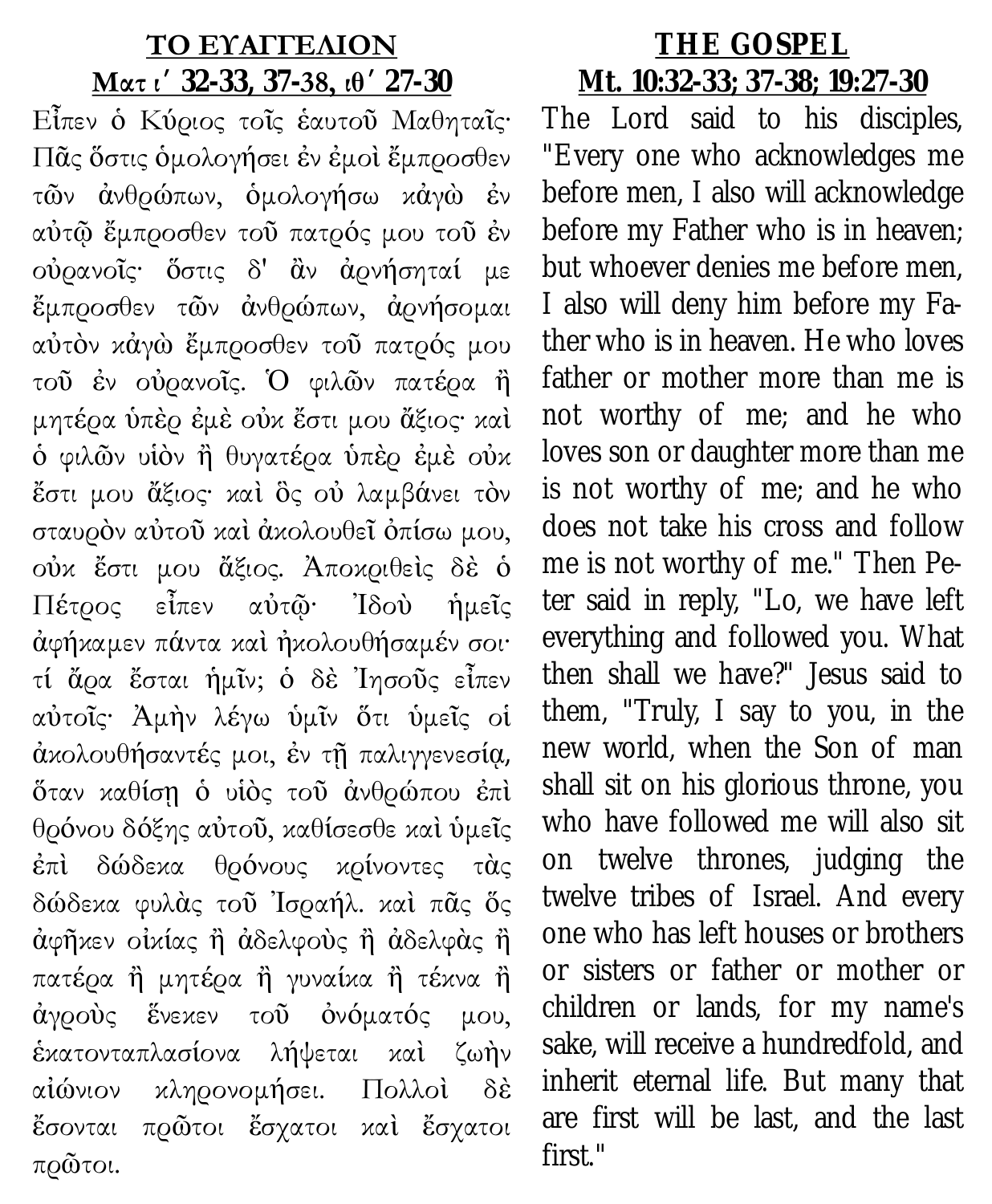#### **All Saints**

Honouring the friends of God with much reverence, the Prophet-King David says, "But to me, exceedingly honourable are Thy friends, O Lord" (Ps. 138:16). And the divine Apostle, recounting the achievements of the Saints, and setting forth their memorial as an example that we might turn away from earthly things and from sin, and emulate their patience and courage in the struggles for virtue, says, "Wherefore seeing we also are compassed about with so great a cloud of witnesses, let us lay aside every burden, and the sin which doth so easily beset us, and let us run with patience the race that is set before us" (Heb. 12:1). This commemoration began as the Sunday (Synaxis) of All Martyrs; to them were added all the ranks of Saints who bore witness (the meaning of "Martyr" in Greek) to Christ in manifold ways, even if occasion did not require the shedding of their blood.

Therefore, guided by the teaching of the Divine Scriptures and Apostolic Tradition, we the pious honour all the Saints, the friends of God, for they are keepers of God's commandments, shining examples of virtue, and benefactors of mankind. Of course, we honour the known Saints especially on their own day of the year, as is evident in the Menologion. But since many Saints are unknown, and their number has increased with time, and will continue to increase until the end of time, the Church has appointed that once a year a common commemoration be made of all the Saints. This is the feast that we celebrate today. It is the harvest of the coming of the Holy Spirit into the world; it is the "much fruit" brought forth by that "Grain of wheat that fell into the earth and died" (John 12:24); it is the glorification of the Saints as "the foundation of the Church, the perfection of the Gospel, they who fulfilled in deed the sayings of the Saviour" (Sunday of All Saints, Doxasticon of Vespers).

In this celebration, then, we reverently honour and call blessed all the Righteous, the Prophets, Apostles, Martyrs, Confessors, Shepherds, Teachers, and Holy Monastics, both men and women alike, known and unknown, who have been added to the choirs of the Saints and shall be added, from the time of Adam until the end of the world, who have been perfected in piety and have glorified God by their holy lives. All these, as well as the orders of the Angels, and especially our most holy Lady and Queen, the Ever-virgin Theotokos Mary, do we honour today, setting their life before us as an example of virtue, and entreating them to intercede in our behalf with God, Whose grace and boundless mercy be with us all. Amen.

#### **Τῶν Ἀγίων Πάντων**

Μέσα στη ζωή της Εκκλησίας υπήρξαν πολλοί Άγιοι. Υπάρχουν και σήμερα και ζούνε ανάμεσά μας αθόρυβα και ταπεινά. Κάποιοι από τους Αγίους είναι γνωστοί σε όλους μας και πολλοί Χριστιανοί έχουν το όνομά τους και γιορτάζουν τη μέρα της μνήμης τους. Μεταξύ αυτών είναι ο άγιος Δημήτριος, ο άγιος Γεώργιος, ο άγιος Νικόλαος, η αγία Αικατερίνα, που όλοι τους γνωρίζουν, αλλά και άλλοι που γιορτάζονται κατά τόπους, οι τοπικοί άγιοι. Υπάρχουν όμως και οι άνθρωποι που έζησαν και αγίασαν, χωρίς να γίνει γνωστή η ζωή τους. Όλους αυτούς τους ανθρώπους, που με τη ζωή τους στη γη ξεχώρισαν στα μάτια του Θεού, γνωστούς και αγνώστους, τιμά η Εκκλησία μας αυτήν την Κυριακή.

Η βιογραφία, η ζωή πολλών Αγίων είναι γραμμένη σε κείμενα που λέγονται Συναξάρια. Εκεί, μπροστά από το όνομα του Αγίου διαβάζουμε συνήθως κι έναν χαρακτηρισμό, που φανερώνει με άμεσο τρόπο ποιος ήταν ο Άγιος. Έτσι, ένας Άγιος της Εκκλησίας μας μπορεί να χαρακτηρίζεται:

**Άγιος:** Είναι ο ξεχωριστός άνθρωπος, που έχει τον φωτισμό του Αγίου Πνεύματος και όλη του η ζωή χαρακτηρίζεται από την αγάπη του για τον Χριστό.

**Μάρτυρας:** Είναι ο Άγιος που έδωσε τη ζωή του για τον Χριστό, ομολογώντας την πίστη του σ΄ Αυτόν. Οι μάρτυρες που έδωσαν τη ζωή τους κατά τη διάρκεια των διωγμών των τριών πρώτων αιώνων, μετά από βασανιστήρια, υπολογίζονται σε 11 εκατομμύρια. Αυτοί που προέρχονται από τις τάξεις των ιερέων, χαρακτηρίζονται Ιερομάρτυρες, ενώ από την τάξη των μοναχών, Οσιομάρτυρες. Οι μάρτυρες που υπέφεραν πολλά και βαριά βασανιστήρια έχουν τον χαρακτηρισμό Μεγαλομάρτυρες, ενώ οι νεαρές κοπέλες που μαρτύρησαν για τον Χριστό, ονομάζονται Παρθενομάρτυρες. Κατά την περίοδο της Τουρκοκρατίας (15ος-19ος αι.) φάνηκε και μια άλλη τάξη μαρτύρων, αυτοί που προτίμησαν να χάσουν τη ζωή τους από το να γίνουν Μουσουλμάνοι, οι Νεομάρτυρες.

**Όσιος:** Είναι ο Άγιος που προέρχεται από τις τάξεις των μοναχών της Εκκλησίας.

**Ομολογητής:** Έτσι χαρακτηρίζεται ο Άγιος που ομολογεί τον Θεό, υφίσταται διώξεις και βασανιστήρια, αλλά δεν θανατώνεται. Ομολογητές εμφανίστηκαν κατά την περίοδο της Εικονομαχίας στο Βυζάντιο.

Εκτός από τους παραπάνω χαρακτηρισμούς, οι Άγιοι έχουν και άλλους. Θα δούμε τους Προφήτες από την Παλαιά Διαθήκη, τους Προπάτορες, τους Πατέρες – όπως τους Τρεις Ιεράρχες – τους Βασιλείς, τους Πανσόφους, και άλλες ονομασίες που παραπέμπουν σε χαρακτηριστικά και ιδιότητες που είχε καθένας ή καθεμιά.

Εμείς να έχουμε πάντα στον νου μας ότι οι Άγιοι είναι κοντά μας και παρακαλούν τον Θεό μεσιτεύοντας για μας, όποτε τους το ζητάμε με πίστη στην προσευχή μας.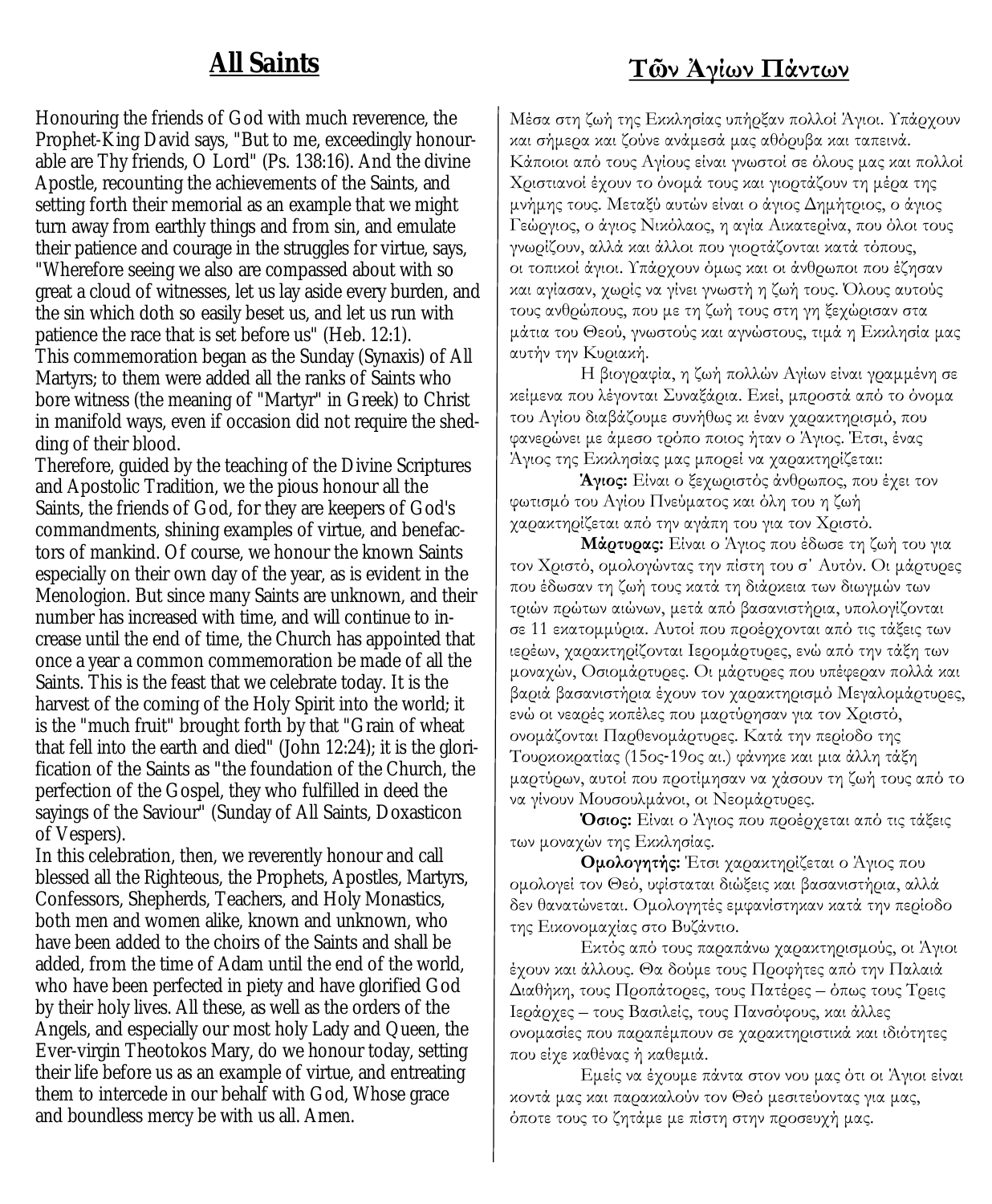#### **Stewardship List as of June 19, 2022**

Mr. & Mrs. Paul & Margo Abrams Mr. & Mrs. Milton Ahladiotis & Catherine Pikramenos Mr. & Mrs. Anthimos & Carol Amiridis Mr. & Mrs. Cristian & Monica Apostol Mr. & Mrs. Ricardo & Maria Aranguren Mrs. Urania Argeropoulos Ms. Chrysanthie Argeropoulos Mr. & Mrs. Nikolaos & Maria Aroniadis Mrs. Eleni Augoustiniatos Mr. & Mrs. John & Paraskevi Avgoustidis Mrs. Despina Bacalakis Mr. & Mrs. Robert & Linda Batuyios Dr. & Mrs. Nicholas & Claire Batuyios Ms. Katherine Biagas Mr. & Mrs. Ioannis & Olga Botonakis Mr. & Mrs. William & Tina Boulier Mr. & Mrs. Michael & Sophia Brandon Mr. & Mrs. Saranto & Phillipa Calamas V. Rev. Fr. Demetrios & Mr. Steve Calogredes Mr. & Mrs. Michael & Irene Capous Mr. & Mrs. Steven & Estelle Caruso Ms. Anna Chatzithomas Mr. & Mrs. Constantine & Demitra Christ Dr. & Dr. Gus & Eileen Constantouris Mrs. Andriani Constantouris Mrs. Helen Constas Mr. & Mrs. Anthony & Niki Coulianidis Mr. Nicholas Dallis Drs. John & Marilyn Damaskos Mr. & Mrs. Vincent & Theofilia DelBorrello Mr. & Mrs. Sal & Elaine DelGigante Mr. & Mrs. Socrates & Marina Demertzis Mr. & Mrs. Anthony & Stephanie DiForca Mr. & Mrs. Spiro & Dimitra Dimeck Mrs. Violet Dimeck Mr. & Mrs. Spiridon & Anna Dimitratos Mr. & Mrs. George & Barbara Doukas Mr. & Mrs. Dean & Asimina Fournaris Mr. & Mrs. Howard & Peggy Frampton Mr. & Mrs. Stefanos & Angeliki Frangos Mr. & Mrs. Antonios & Maria Franks Dr. & Mrs. Dennis & Mary Galanakis Mrs. Angeliki Galanos Mrs. Joanna Galanos Mr. & Mrs. Miltiades & Maria Gasparis Mr. & Mrs. John & Maria Geralis Mr. & Mrs. John & Katherine Giouvalakis Mr. & Mrs. Demetrios & Gramatiki Govits Mrs. Anna Grekusis

Ms. Stamatia Haber Mrs. Efstathia Haralambidis Mr. & Mrs. Peter & Patty Hionas Mr. & Mrs. Yiannis & Mariana Hoimes Mr. & Mrs. Peter & Eleni Jetter Mr. & Mrs. Robert & Demetria Kaczenski Mrs. Eleni Kalfakis Mr. & Mrs. George Kallas and Candi Rienzie Dr. Polly Kanganis Mr. & Mrs. Constantine & Cryssula Kapassakis Mr. & Mrs. Stavros & Evangelia Karakatsanis Ms. Agapi Karapistolis Mr. & Mrs. Zachary & Audra Katsamanis Mrs. Despina Katsaros Miss Kathryn Katsaros Miss Vicki Katsaros Mr. & Mrs. Vincent & Shauna Kilcommons Dr. & Mrs. Nicholas & Betty Kleopoulos Mrs. Helen Klissas & Ms. Despina Klissas Mr. & Mrs. John & Maria Kokinakis Mr. & Mrs. George & Kalliope Kokolakis Mr. & Mrs. Georgios & Donna Marie Konomos Miss Spyridoula & Mrs. Athanasia Kontis Mr. & Mrs. Michael & Irini Kontonicolas Mr. George Kontovrakis Col. Peter Kostakis Mr. & Mrs. Nickolas & Georgia Ladeas Dr. & Mrs. Edmund & Kalliope LaGamma Mr. & Mrs. Peter & Laurie Legakis Mr. & Mrs. Emmanuel & Cynthia Lilimpakis Mr. & Mrs. Stavros & Deanna Lilimpakis Mr. & Mrs. Sergio Lopez & Cassandra Kassos Mrs. Dimitra Malachias Mr. & Mrs. Ioannis & Kairy Malafis Mrs. Kalliopi Mamouzelos Mr. & Mrs. Christos & Mary Manolakis Mr. & Mrs. Michalis & Angela Manolis Mr. & Mrs. Nicholas & Olga Manolis Mr. Nick Marcantonatos Mr. & Mrs. Thomas & Eleni Masciale Ms. Stella Massimo Mr. & Mrs. Theodore & Athena Mattas Mr. & Mrs. Kirk & Michelle Mehalakes Mrs. Anastasia Melahris Mr. & Mrs. William & Alexia Merone Mr. & Mrs. John & Irene Michalos Mr. Geracimo Moraitis Mr. & Mrs. Peter & Stephani Morfogen Mr. & Mrs. Clarence & Katie Morris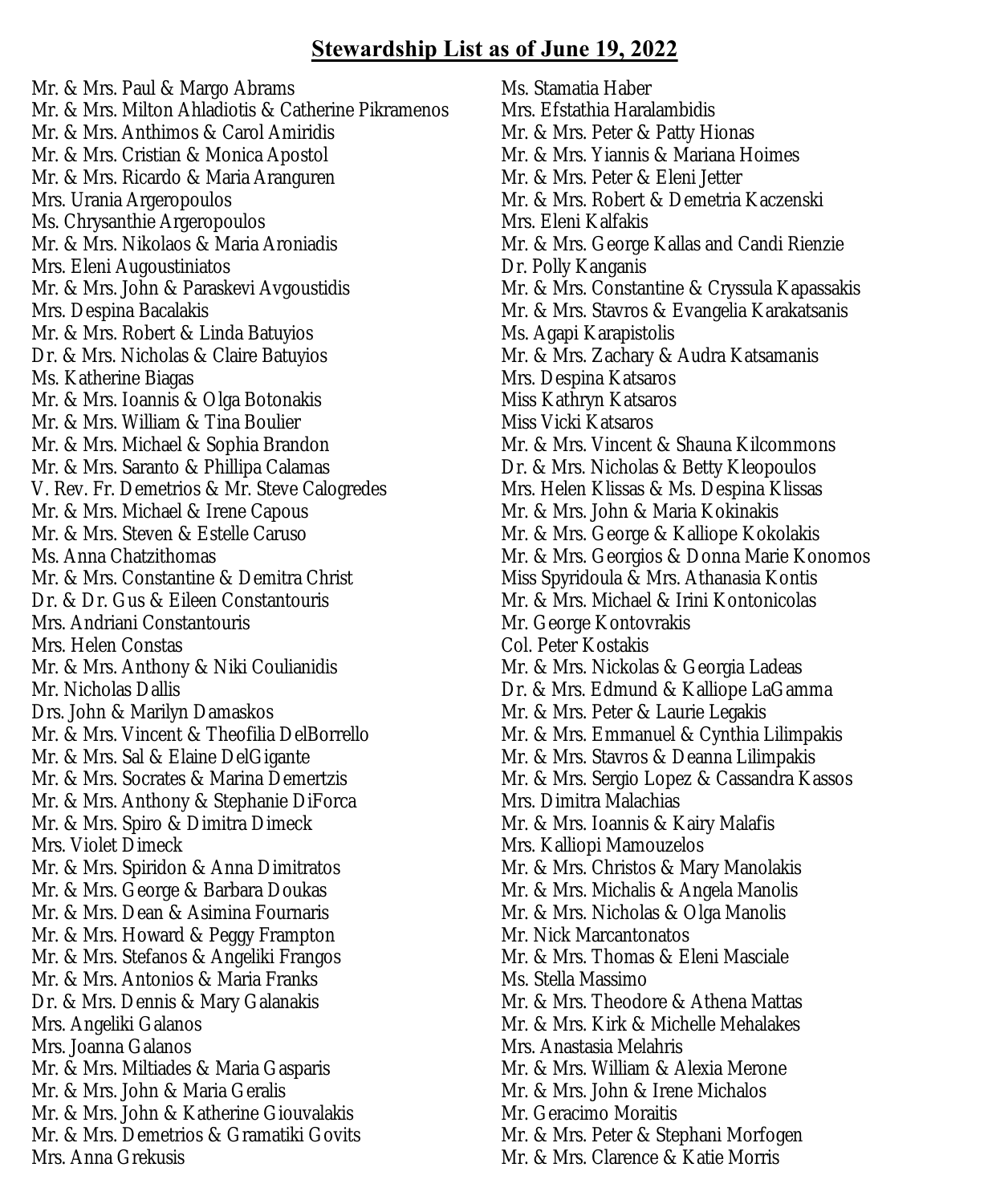Mrs. Maria Moschouris Mr. Michael Moschouris Mr. Demetrius Moutsiakis Mrs. Rose Mouzakes Mr. & Mrs. Richard & Sylvia Mouzakes Mr. & Mrs. Bruno & Theodora Nacinovich Fr. & Pres. Louis & Tammy Nicholas Mr. & Mrs. Barret & Samantha Nobel Mr. & Mrs. Eric & Carla Olzinski Mrs. Eugenia Pagonis Mr. & Mrs. Chris & Joanne Pallas Mrs. Alexandra Pappas Mr. & Mrs. Michael & Terpsichore Passamonte Mrs. Venus Pastis Mr. & Mrs. Haralabos & Georgia Plakas Mr. & Mrs. Ioannis & Lemonia Politis Mr. Zachary Powell Mr. & Mrs. Athan & Popy Prakas Mr. & Mrs. Loizos & Eleftheria Prodromou Mr. & Mrs. Christos & Marisa Raptis Mrs. Jean Rigas Mr. Constantine Rizopoulos Mr. & Mrs. Chris & Maria Rodolico Mr. & Mrs. John & Paraskevi Rontiris Mrs. Anna Sakalis Mr. & Mrs. Robert & Marianna Savoca Mr. & Mrs. Steve & Voula Signorile Ms. Dina Simone Mr. & Mrs. Philip & Stacey Siokas Pres. Catherine Sirigos Mr. & Mrs. William & Kathianne Snaden Dr. & Mrs. Konstantinos & Andrea Spaniolas Mr. & Mrs. Leonidas & Karen Spanos Mr. & Mrs. Gerasimos & Pauline Spathis Mr. & Mrs. Raymond & Effie Speyer Mrs. Georgia Sprague Mr. & Mrs. Napoleon & Sophia Stamatatos Mr. & Mrs. Michael & Maria Stampelos– Zanakis Mr. & Mrs. George & Theofania Stathakos Mr. Emanuel Stylianoudakis Mr. & Mrs. William & Hope Svoronos Mrs. Giasimo Syrigos Mrs. Maria Szaty

Dr. & Mrs. Apostolos & Yianna Tassiopoulos Mr. & Mrs. Scott & Katherine Tillchock Miss Janet Trohalaki Mr. & Mrs. Peter & Marianna Tsakonas Mr. Peter Tsantes Mr. & Mrs. Vasilios & Josi Tsantes Mrs. Varvara Tsantes Mrs. Virginia Tsitsovich Mr. Louis Tsunis Mr. & Mrs. John & Laura Tsunis Mr. & Mrs. Spiros & Marcy Tzanetatos Mr. & Mrs. Chris & Nancy Varthalamis Mrs. Ekaterine Varvatos Mr. & Mrs. Emmanuel & Constance Vickers Mr. George Vlachos Mrs. Kiriaki Volakis Mr. & Mrs. George & Antonia Voulgarakis Mr. & Mrs. Konstantinos & Effene Xikis Mr. & Mrs. Joseph & Celia Yabroudi Mrs. Stella Zachary Dr. & Mrs. Andrew & Rosalee Zeniou Mr. & Mrs. Charalampos & Polikseni Zervos Mr. & Mrs. Christos & Haido Ziongas Mr. & Mrs. Stavros & Theresa Zisis Mr. & Mrs. Ioannis & Mary Zoumas

#### Mr. & Mrs. William & Stamatia Zoumas

#### IF YOU PLEDGE NOW:

- You can fulfill your pledge over the next 6 months.
- A monthly payment will be easier to manage.
- You can pledge on the Church website: www.kimisis.org
- You can make recurring payments on the Church website via PayPal.

**Stewardship as of Dec. 31, 2021** 238 Stewards \$36.37/Month - Average Collected - \$103,875

**Stewardship as of June 19, 2022** 165 Stewards \$40.45/Month - Average Pledged - \$80,092

**2022 Stewardship Goal** 300 Stewards \$50/Month - Average Total Pledged - \$150,000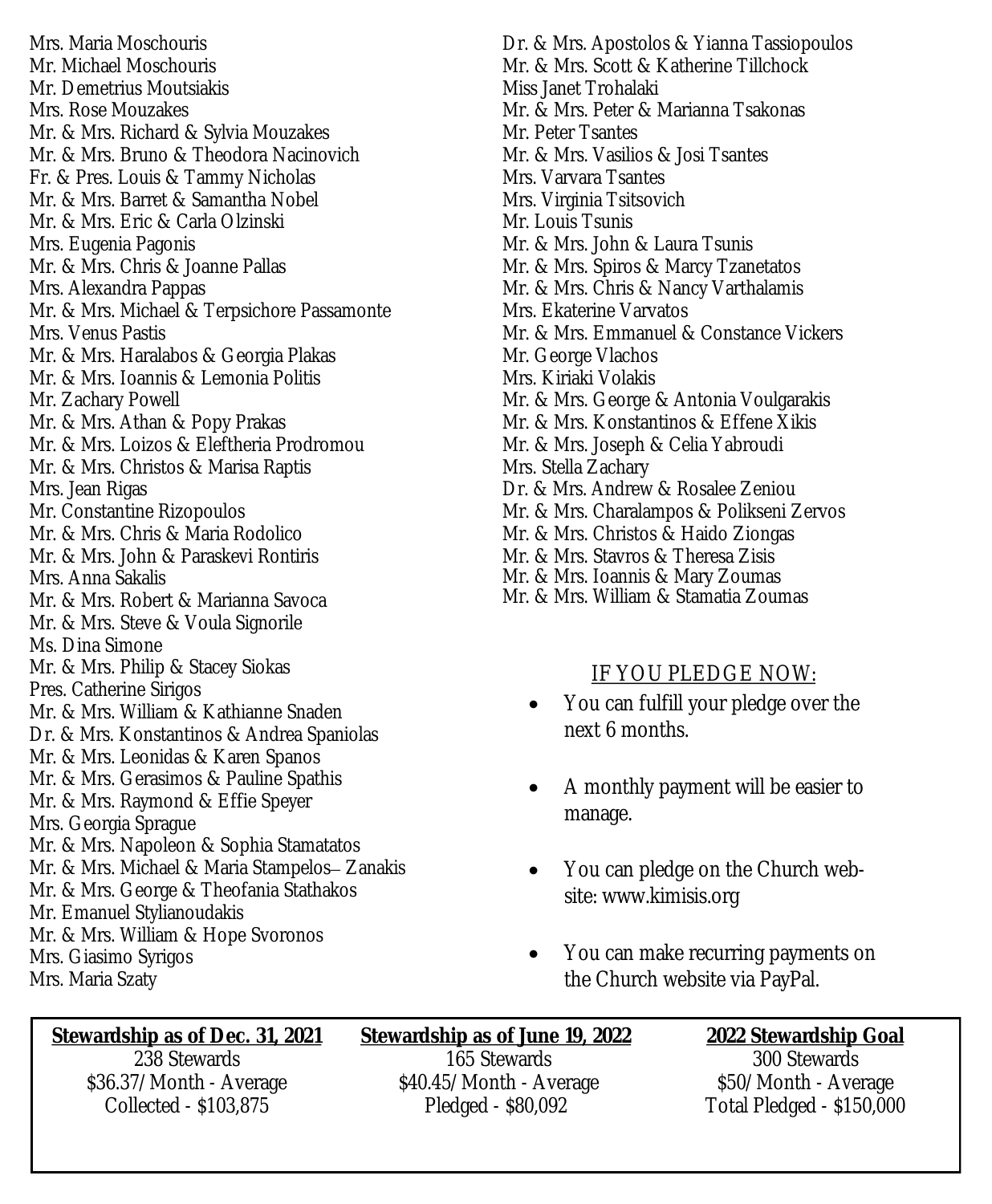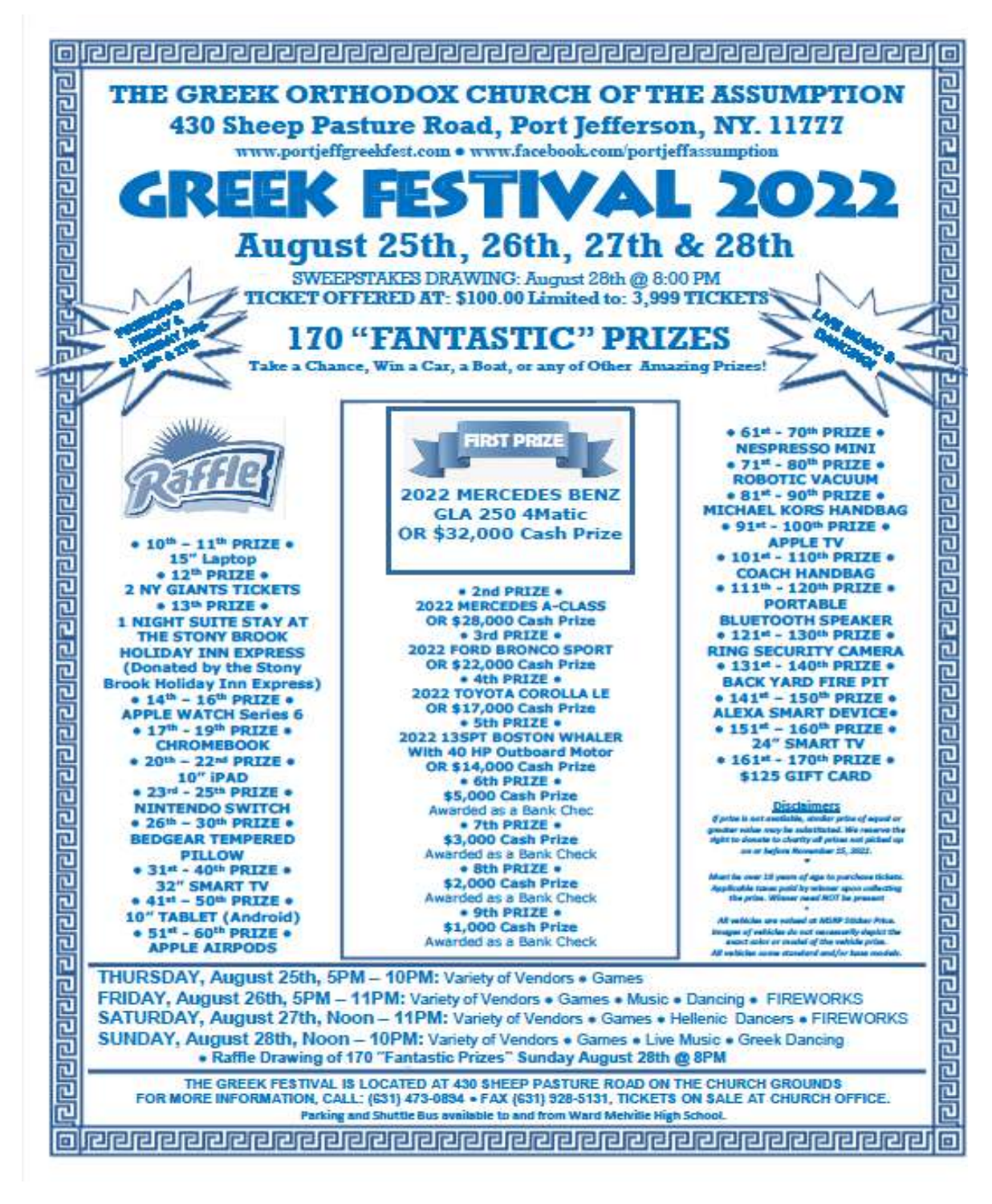



# **Festival Workers**

#### **FLEXIBLE HOURS**

- Choose any 3 hour shift you like.
- Choose as many 3 hours shifts as you like.
- Choose where you would like to work.

#### **EXCELLENT WAGES**

- Free T-Shirt.
- Tons of smiles.
- Meet amazing people.
- Show off your Church.
- Dance during your break.

#### **GREAT BENEFITS**

- Building your mansion in Heaven by helping your Church.
- Becoming closer to your spiritual family.
- Just feeling the love.

PLEASE FILL OUT THE FORM BELOW AND LEAVE IT IN THE CHURCH OFFICE

| NAME:                                                                                                           | Festival dates<br>Hours                               |
|-----------------------------------------------------------------------------------------------------------------|-------------------------------------------------------|
|                                                                                                                 | Thursday, August 25th<br>5pm - 10pm                   |
|                                                                                                                 | Friday, August 26th<br>5pm - 11pm                     |
|                                                                                                                 | Saturday, August 27th<br>12pm - 11pm                  |
|                                                                                                                 | Sunday, August 28th<br>12pm - 10pm                    |
|                                                                                                                 | <b>Work Areas</b>                                     |
|                                                                                                                 | Pavilion Setup (8/19 - 8/24)                          |
| WORK AREA DESIRED:                                                                                              | Festival Setup (8/22 - 8/24)                          |
|                                                                                                                 | Entrance/Parking                                      |
| DAYS AVAILABLE: University of the UAN SAVING STATE AND THE UAN OF THE UAN OF THE UAN OF THE UAN OF THE UAN OF T | Raffle Sales                                          |
|                                                                                                                 | Seating Area/Grounds Maintenance                      |
|                                                                                                                 | Church Tours (See Fr. Lou)                            |
| HOURS AVAILABLE: University of AVAILABLE:                                                                       | Pavilion                                              |
|                                                                                                                 | Serving Area, Grill Area, Pastries, Bar, Loukoumades, |
|                                                                                                                 | Runners, Register, Food Prep, Setup, Cleanup.         |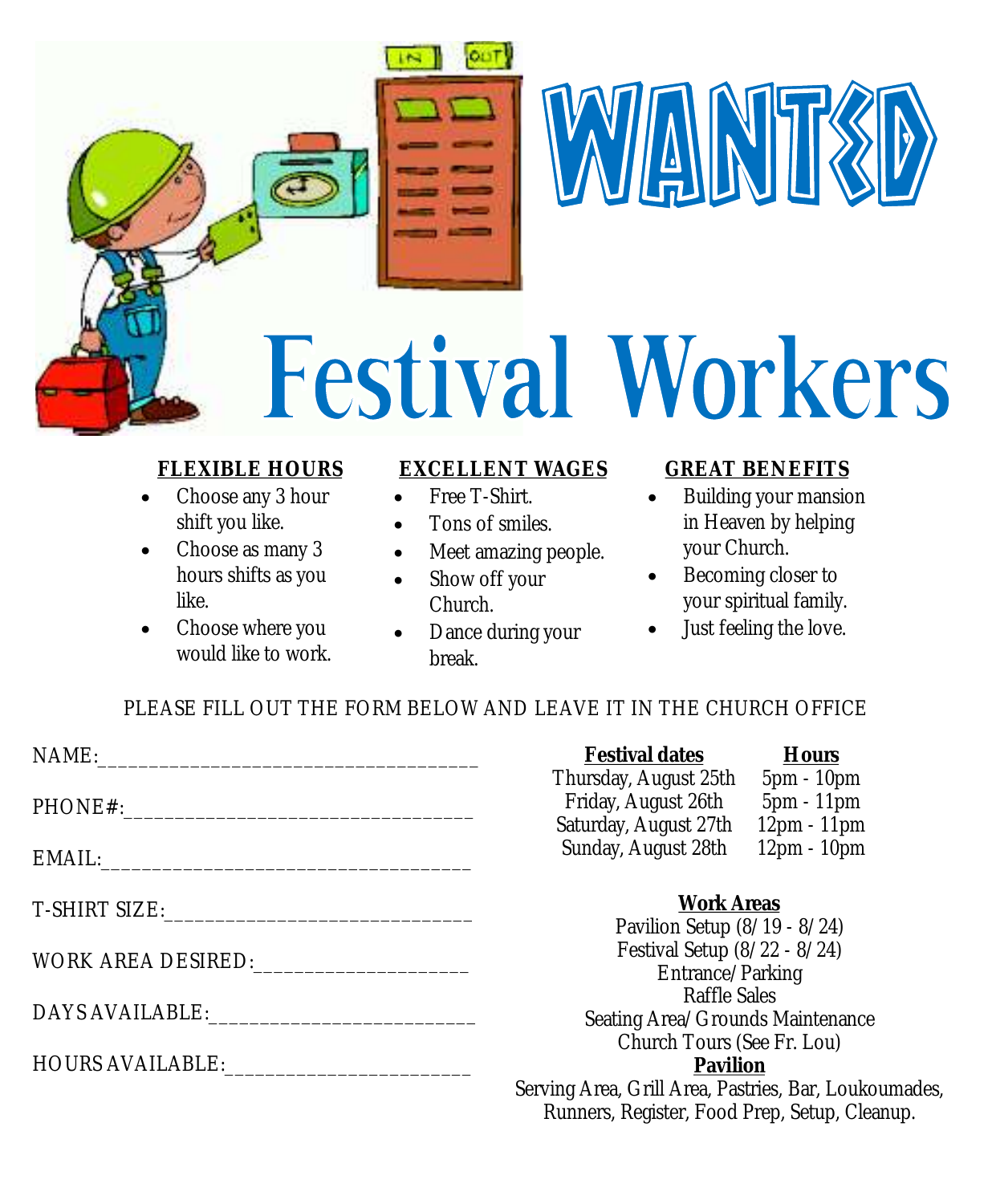e lile by<br>TELENA POPOVIC Exiled unjustly, convicted without trial, slandered without cause. Man of God depicts the trials and tribulations of Saint Nektarios of Aegina, as he bears the unjust hatred of his enemies while preaching the Word of God.

### **SHOWING AT CINEMA ARTS CENTRE**

423 Park Avenue. Huntington, NY 11743 www.CinemaArtsCentre.org

**SERVETALIS** 

#### **STARTING JUNE 24TH**

For more information and to arrange group ticket sales contact: Iris De Vita 631-223-6334 devitairis11@gmail.com